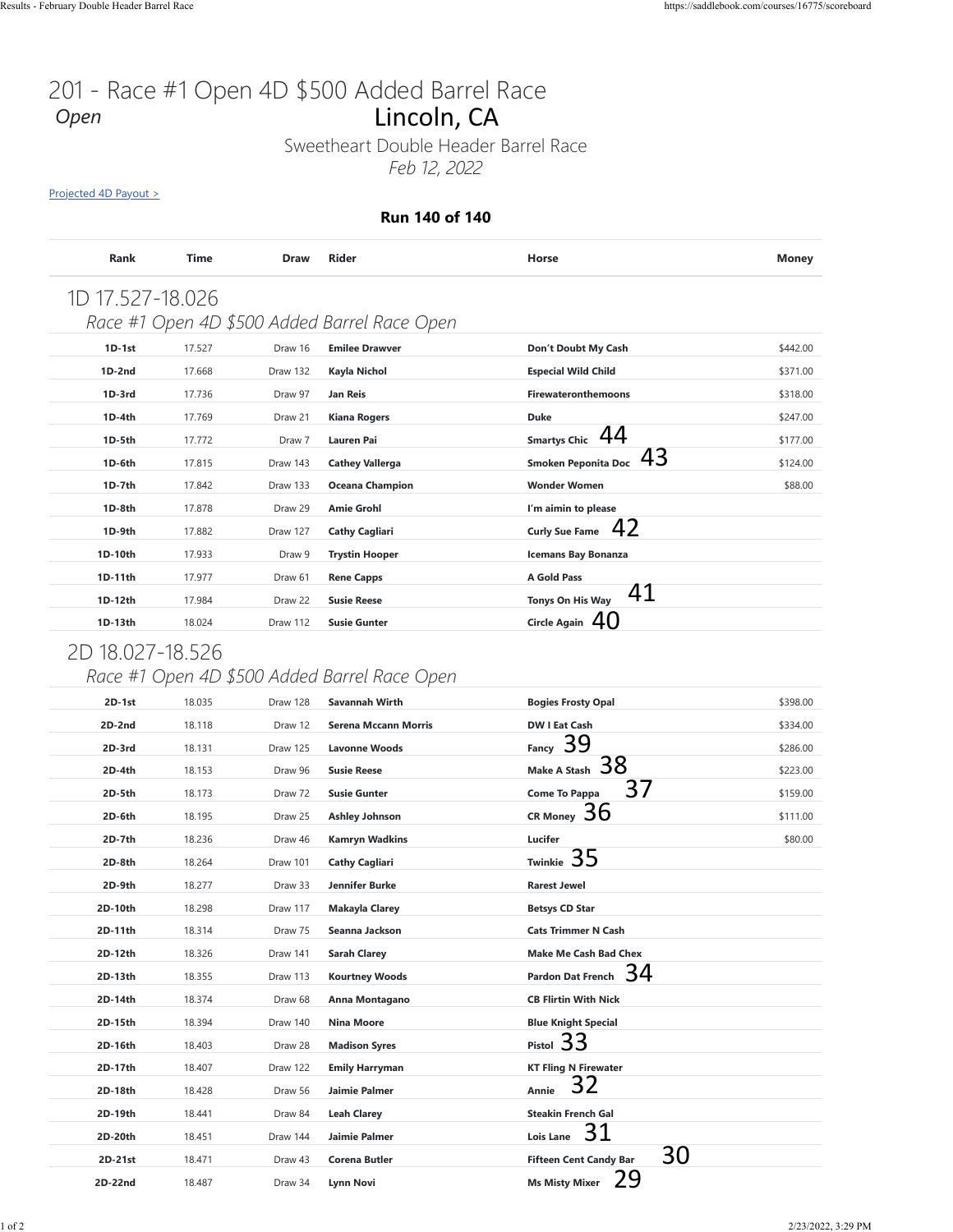| <b>Rank</b> | Time   | <b>Draw</b> | <b>Rider</b>       | Horse                      | Money |
|-------------|--------|-------------|--------------------|----------------------------|-------|
| 2D-23rd     | 18.492 | Draw 148    | <b>Ashlee Owen</b> | <b>LMP Rednwhite Lilly</b> |       |
| 2D-24th     | 18.516 | Draw 64     | Renee Ryckebosch   | Short go ta fame           |       |

# 3D 18.527-19.526

*Race #1 Open 4D \$500 Added Barrel Race Open*

| $3D-1st$ | 18.562 | Draw 147 | <b>Jessica Mills</b>    | <b>SMART CHEXIE REY</b>                  | \$339.00 |
|----------|--------|----------|-------------------------|------------------------------------------|----------|
| $3D-2nd$ | 18.573 | Draw 82  | <b>Amie Grohl</b>       | 28<br><b>Bonita Romance</b>              | \$285.00 |
| 3D-3rd   | 18.582 | Draw 13  | <b>Brianna Wright</b>   | JR Chickadee Tiger                       | \$244.00 |
| 3D-4th   | 18.596 | Draw 109 | <b>Loretta Stevens</b>  | Lindaisalena                             | \$190.00 |
| $3D-5th$ | 18.604 | Draw 86  | Jennifer Burke          | <b>Renes Micro Mac</b>                   | \$136.00 |
| 3D-6th   | 18.646 | Draw 103 | <b>Heather Coombs</b>   | <b>French Fry Guy</b>                    | \$95.00  |
| 3D-7th   | 18.664 | Draw 30  | <b>Malerie Nielsen</b>  | <b>Hawks Cochina Lass</b>                | \$68.00  |
| 3D-8th   | 18.685 | Draw 67  | <b>Madison Syres</b>    | <u>27</u><br>The Last Big Frost          |          |
| 3D-9th   | 18.690 | Draw 146 | Amy Slye                | Joint custody                            |          |
| 3D-10th  | 18.736 | Draw 93  | <b>Julia Boston</b>     | <b>Turkey</b>                            |          |
| 3D-11th  | 18.771 | Draw 69  | <b>Jennifer Breiner</b> | <u>26</u><br><b>Rooster Freckles Bar</b> |          |
| 3D-12th  | 18.777 | Draw 105 | <b>Karen Casto</b>      | Jettin Kool Kat                          |          |
| 3D-13th  | 18.789 | Draw 88  | <b>Katie Angelo</b>     | <b>Peppys Double Concho</b>              |          |
|          |        |          |                         |                                          |          |
|          |        |          |                         |                                          |          |
|          |        |          |                         |                                          |          |
|          |        |          |                         |                                          |          |
|          |        |          |                         |                                          |          |
|          |        |          |                         |                                          |          |
|          |        |          |                         |                                          |          |
|          |        |          |                         |                                          |          |
|          |        |          |                         |                                          |          |
|          |        |          |                         |                                          |          |
|          |        |          |                         |                                          |          |
|          |        |          |                         |                                          |          |
|          |        |          |                         |                                          |          |
|          |        |          |                         |                                          |          |
|          |        |          |                         |                                          |          |
|          |        |          |                         |                                          |          |
|          |        |          |                         |                                          |          |
|          |        |          |                         |                                          |          |
|          |        |          |                         |                                          |          |
|          |        |          |                         |                                          |          |
|          |        |          |                         |                                          |          |
|          |        |          |                         |                                          |          |
|          |        |          |                         |                                          |          |
|          |        |          |                         |                                          |          |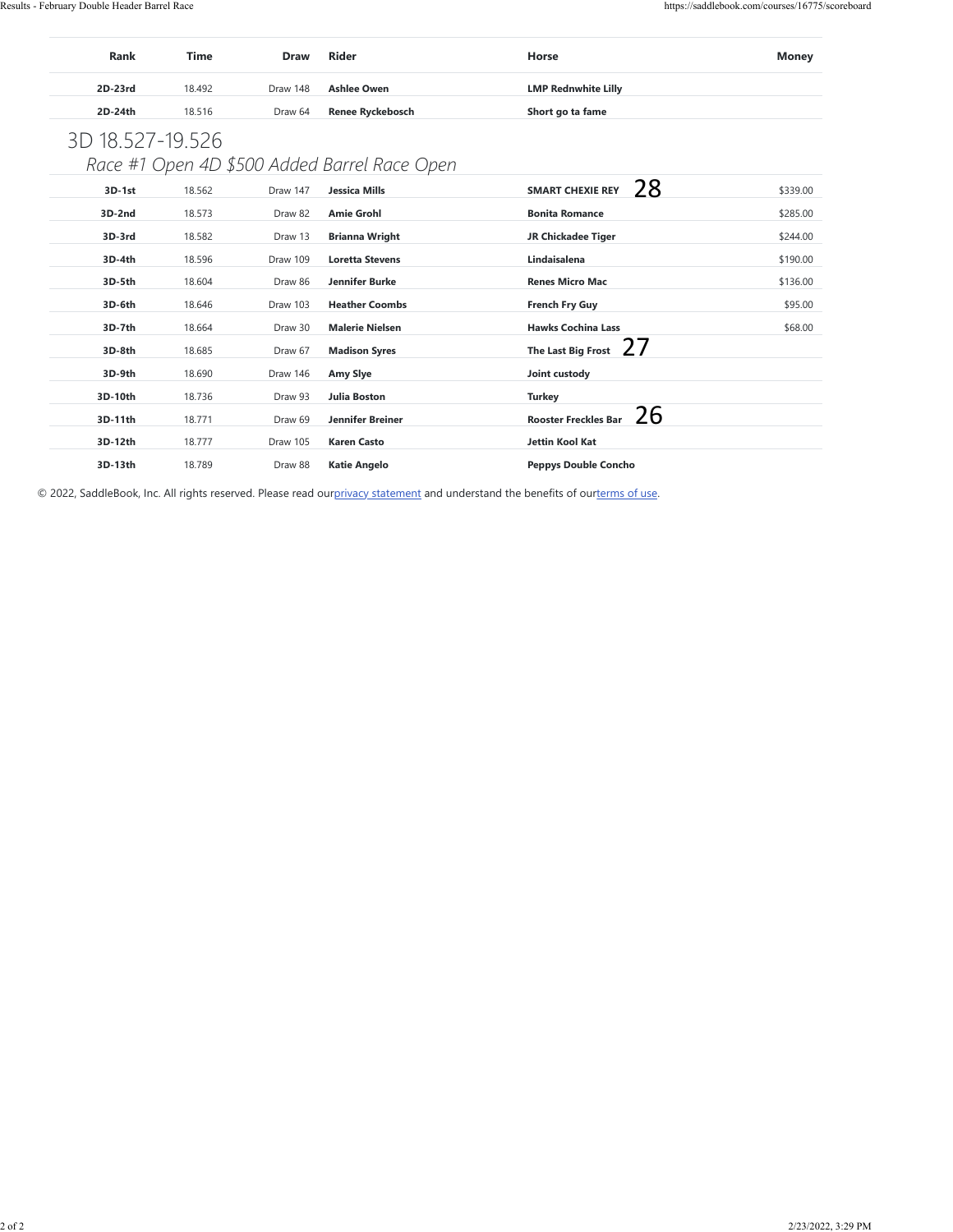## 201 - Race #1 Open 4D \$500 Added Barrel Race *Open*

### Sweetheart Double Header Barrel Race *Feb 12, 2022*

[Projected 4D Payout >](https://saddlebook.com/courses/16775/scoreboard?page=2#payout-projection-16775)

#### **Run 140 of 140**

| 3D 18.527-19.526 |        |          |                                              |                                  |          |
|------------------|--------|----------|----------------------------------------------|----------------------------------|----------|
|                  |        |          | Race #1 Open 4D \$500 Added Barrel Race Open |                                  |          |
| 3D-14th          | 18.824 | Draw 48  | <b>Shannon Cash</b>                          | <b>Jets Beduino Dash</b>         |          |
| 3D-15th          | 18.841 | Draw 99  | <b>Sue Bartow</b>                            | <b>Isle Master A Disco</b>       |          |
| 3D-16th          | 18.869 | Draw 91  | <b>Michell Woolbert</b>                      | Dream                            |          |
| 3D-17th          | 18.872 | Draw 78  | <b>Kim Hetrick</b>                           | 25<br><b>Rockstar Roadie</b>     |          |
| 3D-18th          | 18.954 | Draw 145 | <b>Chelsea Mclaughlin</b>                    | <b>Sheza Snazzy Chick</b>        |          |
| 3D-19th          | 19.006 | Draw 23  | <b>Megan Elam</b>                            | <b>Lil Dolly Mac</b>             |          |
| 3D-20th          | 19.049 | Draw 102 | Kayla Gwin                                   | Dolled up conclusion             |          |
| 3D-21st          | 19.059 | Draw 90  | <b>Hannah Sommercamp</b>                     | <b>Red Feather Xena</b>          |          |
| 3D-22nd          | 19.108 | Draw 59  | Savanah Gulden                               | Voodoo                           |          |
| 3D-23rd          | 19.153 | Draw 129 | <b>Madison Eide</b>                          | <b>Catarina Fame</b>             |          |
| 3D-24th          | 19.201 | Draw 85  | <b>Janis Rudy</b>                            | <b>General Bets Moolah</b>       |          |
| 3D-25th          | 19.226 | Draw 55  | Veronica Kern                                | <b>Fenimores Invisible</b>       |          |
| 3D-26th          | 19.240 | Draw 39  | <b>Mindy Whitney</b>                         | <b>Cielo Hot Chic</b>            |          |
| 3D-27th          | 19.254 | Draw 2   | <b>Tawnya Masse</b>                          | <b>Frenchmans storm</b>          |          |
| 3D-28th          | 19.260 | Draw 14  | <b>Cassandra Blevins</b>                     | 24<br><b>Sassy</b>               |          |
| 3D-29th          | 19.261 | Draw 44  | <b>Suzanne Harmon</b>                        | 23<br><b>Custom Made Runner</b>  |          |
| 3D-30th          | 19.262 | Draw 138 | <b>Shannon Linney</b>                        | <b>Jacks Alright</b>             |          |
| 3D-31st          | 19.313 | Draw 20  | <b>Roquel Heigl</b>                          | <b>Especial Movin River</b>      |          |
| 3D-32nd          | 19.316 | Draw 36  | <b>Alicia Stirling</b>                       | 22<br><b>Hez FastNFrosted</b>    |          |
| 3D-33rd          | 19.346 | Draw 58  | <b>Emilee Drawver</b>                        | <b>Senfully Hickory</b>          |          |
| 3D-34th          | 19.350 | Draw 73  | <b>Ashley Johnson</b>                        | 21<br><b>TFour Rockstar Fame</b> |          |
| 3D-35th          | 19.375 | Draw 18  | <b>Sheri Hintz</b>                           | <b>Beda Not Judge</b>            |          |
| 3D-36th          | 19.407 | Draw 139 | <b>MORGAN GREEN</b>                          | SOFLYLUCKYFRENCHMAN              |          |
| 3D-37th          | 19.445 | Draw 124 | Nikki Saurman                                | Reba                             |          |
| 3D-38th          | 19.455 | Draw 38  | Samantha Ugalde                              | <b>American Honey</b>            |          |
| 3D-39th          | 19.456 | Draw 6   | Abbi Watson                                  | 20<br>Non stop dancin            |          |
| 3D-40th          | 19.462 | Draw 4   | <b>Katie Angelo</b>                          | <b>Absolutely Paradise</b>       |          |
| 3D-41st          | 19.466 | Draw 41  | <b>Janis Rudy</b>                            | <b>Tyrees Jessie James</b>       |          |
| 3D-42nd          | 19.480 | Draw 149 | Amy Slye                                     | Wasabii                          |          |
| 3D-43rd          | 19.506 | Draw 119 | <b>Stormie Shores</b>                        | Dashinforcandy $19$              |          |
| 3D-44th          | 19.519 | Draw 10  | <b>Dianna Malley</b>                         | <b>Tipsy</b>                     |          |
| 4D 19.527 to end |        |          |                                              |                                  |          |
|                  |        |          | Race #1 Open 4D \$500 Added Barrel Race Open |                                  |          |
|                  |        |          |                                              |                                  |          |
| 4D-1st           | 19.547 | Draw 27  | <b>Derek Derobertis</b>                      | <b>KC French Firewater</b>       | \$295.00 |
| 4D-2nd           | 19.605 | Draw 130 | <b>Diane Adams</b>                           | <b>Smart Alec Buddy</b><br>18    | \$247.00 |
| 4D-3rd           | 19.681 | Draw 8   | <b>Makenzie Mills</b>                        | Lexie                            | \$212.00 |
| 4D-4th           | 19.685 | Draw 115 | <b>Malerie Nielsen</b>                       | Lucky                            | \$165.00 |

## 4D 19.527 to end

### *Race #1 Open 4D \$500 Added Barrel Race Open*

| 4D-1st   | 19.547 | Draw 27  | <b>Derek Derobertis</b> | <b>KC French Firewater</b> | \$295.00 |
|----------|--------|----------|-------------------------|----------------------------|----------|
| $4D-2nd$ | 19.605 | Draw 130 | Diane Adams             | <b>Smart Alec Buddy</b>    | \$247.00 |
| 4D-3rd   | 19.681 | Draw 8   | <b>Makenzie Mills</b>   | Lexie                      | \$212.00 |
| 4D-4th   | 19.685 | Draw 115 | <b>Malerie Nielsen</b>  | Lucky                      | \$165.00 |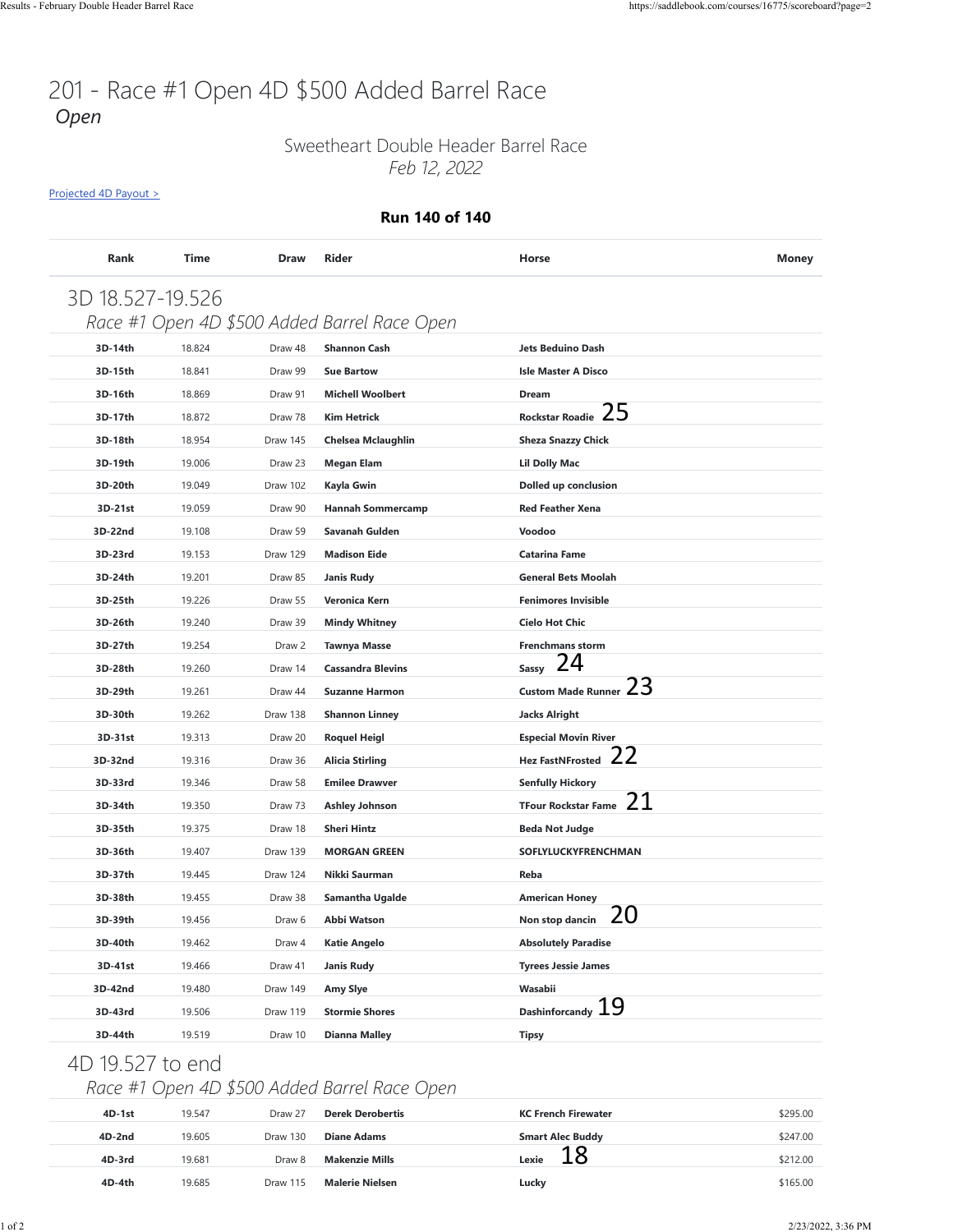| 4D-5th<br>19.687<br>Draw 79<br><b>Malorie Farley</b><br>Flash<br>\$118.00<br>4D-6th<br>19.707<br><b>Danielle Byrkit</b><br>\$82.00<br>Draw 47<br>yetti<br>4D-7th<br>Draw 24<br><b>Peps Smoken Chex</b><br>\$59.00<br>19.744<br><b>Courtney Denno</b><br>4D-8th<br>19.751<br>Draw 17<br><b>Tatum Spain</b><br>Mojo<br>4D-9th<br>19.764<br>Draw 116<br>Dream girl dun in lace<br><b>Nelda Reyes</b><br>4D-10th<br>19.826<br>Draw 87<br><b>Jaclyn Hawks</b><br><b>Travlyn shady Sadie</b><br>4D-11th<br>19.833<br>Draw 15<br><b>BQH Branded Twice</b><br>Anna Montagano<br>JT Blue Bailey<br>4D-12th<br>19.884<br>Draw 11<br><b>Melinda Ray</b><br>17<br><b>Reys Titan</b><br>4D-13th<br>19.970<br>Draw 137<br>Janae Hoy<br>4D-14th<br>20.018<br>Draw 106<br><b>Natalie Malone</b><br><b>Appy Daze</b><br><u> 16</u><br><b>Peppy Boone Shine</b><br>4D-15th<br>20.053<br>Draw 80<br><b>Judy Hayes</b><br>4D-16th<br>Draw 126<br><b>Scooter Butt</b><br>20.092<br>Rochelle Kunselman<br>4D-17th<br>20.122<br>Draw 53<br><b>Kirsten Gesler</b><br>Peaches<br>Dun Playin With Voodoo<br>4D-18th<br>20.321<br>Draw 83<br>Lena Torvik<br><b>15</b><br>He's a Kitty<br>4D-19th<br>20.332<br><b>Jolene Bosl</b><br>Draw 1<br>© 2022, SaddleBook, Inc. All rights reserved. Please read ourprivacy statement and understand the benefits of ourterms of use. | 2/23/2022, 3:36 PM | Rank | <b>Time</b> | Draw | Rider | Horse | <b>Money</b> |
|---------------------------------------------------------------------------------------------------------------------------------------------------------------------------------------------------------------------------------------------------------------------------------------------------------------------------------------------------------------------------------------------------------------------------------------------------------------------------------------------------------------------------------------------------------------------------------------------------------------------------------------------------------------------------------------------------------------------------------------------------------------------------------------------------------------------------------------------------------------------------------------------------------------------------------------------------------------------------------------------------------------------------------------------------------------------------------------------------------------------------------------------------------------------------------------------------------------------------------------------------------------------------------------------------------------------------------------------------|--------------------|------|-------------|------|-------|-------|--------------|
|                                                                                                                                                                                                                                                                                                                                                                                                                                                                                                                                                                                                                                                                                                                                                                                                                                                                                                                                                                                                                                                                                                                                                                                                                                                                                                                                                   |                    |      |             |      |       |       |              |
|                                                                                                                                                                                                                                                                                                                                                                                                                                                                                                                                                                                                                                                                                                                                                                                                                                                                                                                                                                                                                                                                                                                                                                                                                                                                                                                                                   |                    |      |             |      |       |       |              |
|                                                                                                                                                                                                                                                                                                                                                                                                                                                                                                                                                                                                                                                                                                                                                                                                                                                                                                                                                                                                                                                                                                                                                                                                                                                                                                                                                   |                    |      |             |      |       |       |              |
|                                                                                                                                                                                                                                                                                                                                                                                                                                                                                                                                                                                                                                                                                                                                                                                                                                                                                                                                                                                                                                                                                                                                                                                                                                                                                                                                                   |                    |      |             |      |       |       |              |
|                                                                                                                                                                                                                                                                                                                                                                                                                                                                                                                                                                                                                                                                                                                                                                                                                                                                                                                                                                                                                                                                                                                                                                                                                                                                                                                                                   |                    |      |             |      |       |       |              |
|                                                                                                                                                                                                                                                                                                                                                                                                                                                                                                                                                                                                                                                                                                                                                                                                                                                                                                                                                                                                                                                                                                                                                                                                                                                                                                                                                   |                    |      |             |      |       |       |              |
|                                                                                                                                                                                                                                                                                                                                                                                                                                                                                                                                                                                                                                                                                                                                                                                                                                                                                                                                                                                                                                                                                                                                                                                                                                                                                                                                                   |                    |      |             |      |       |       |              |
|                                                                                                                                                                                                                                                                                                                                                                                                                                                                                                                                                                                                                                                                                                                                                                                                                                                                                                                                                                                                                                                                                                                                                                                                                                                                                                                                                   |                    |      |             |      |       |       |              |
|                                                                                                                                                                                                                                                                                                                                                                                                                                                                                                                                                                                                                                                                                                                                                                                                                                                                                                                                                                                                                                                                                                                                                                                                                                                                                                                                                   |                    |      |             |      |       |       |              |
|                                                                                                                                                                                                                                                                                                                                                                                                                                                                                                                                                                                                                                                                                                                                                                                                                                                                                                                                                                                                                                                                                                                                                                                                                                                                                                                                                   |                    |      |             |      |       |       |              |
|                                                                                                                                                                                                                                                                                                                                                                                                                                                                                                                                                                                                                                                                                                                                                                                                                                                                                                                                                                                                                                                                                                                                                                                                                                                                                                                                                   |                    |      |             |      |       |       |              |
|                                                                                                                                                                                                                                                                                                                                                                                                                                                                                                                                                                                                                                                                                                                                                                                                                                                                                                                                                                                                                                                                                                                                                                                                                                                                                                                                                   |                    |      |             |      |       |       |              |
|                                                                                                                                                                                                                                                                                                                                                                                                                                                                                                                                                                                                                                                                                                                                                                                                                                                                                                                                                                                                                                                                                                                                                                                                                                                                                                                                                   |                    |      |             |      |       |       |              |
|                                                                                                                                                                                                                                                                                                                                                                                                                                                                                                                                                                                                                                                                                                                                                                                                                                                                                                                                                                                                                                                                                                                                                                                                                                                                                                                                                   |                    |      |             |      |       |       |              |
|                                                                                                                                                                                                                                                                                                                                                                                                                                                                                                                                                                                                                                                                                                                                                                                                                                                                                                                                                                                                                                                                                                                                                                                                                                                                                                                                                   |                    |      |             |      |       |       |              |
|                                                                                                                                                                                                                                                                                                                                                                                                                                                                                                                                                                                                                                                                                                                                                                                                                                                                                                                                                                                                                                                                                                                                                                                                                                                                                                                                                   |                    |      |             |      |       |       |              |
|                                                                                                                                                                                                                                                                                                                                                                                                                                                                                                                                                                                                                                                                                                                                                                                                                                                                                                                                                                                                                                                                                                                                                                                                                                                                                                                                                   |                    |      |             |      |       |       |              |
|                                                                                                                                                                                                                                                                                                                                                                                                                                                                                                                                                                                                                                                                                                                                                                                                                                                                                                                                                                                                                                                                                                                                                                                                                                                                                                                                                   |                    |      |             |      |       |       |              |
|                                                                                                                                                                                                                                                                                                                                                                                                                                                                                                                                                                                                                                                                                                                                                                                                                                                                                                                                                                                                                                                                                                                                                                                                                                                                                                                                                   |                    |      |             |      |       |       |              |
|                                                                                                                                                                                                                                                                                                                                                                                                                                                                                                                                                                                                                                                                                                                                                                                                                                                                                                                                                                                                                                                                                                                                                                                                                                                                                                                                                   |                    |      |             |      |       |       |              |
|                                                                                                                                                                                                                                                                                                                                                                                                                                                                                                                                                                                                                                                                                                                                                                                                                                                                                                                                                                                                                                                                                                                                                                                                                                                                                                                                                   |                    |      |             |      |       |       |              |
|                                                                                                                                                                                                                                                                                                                                                                                                                                                                                                                                                                                                                                                                                                                                                                                                                                                                                                                                                                                                                                                                                                                                                                                                                                                                                                                                                   |                    |      |             |      |       |       |              |
|                                                                                                                                                                                                                                                                                                                                                                                                                                                                                                                                                                                                                                                                                                                                                                                                                                                                                                                                                                                                                                                                                                                                                                                                                                                                                                                                                   |                    |      |             |      |       |       |              |
|                                                                                                                                                                                                                                                                                                                                                                                                                                                                                                                                                                                                                                                                                                                                                                                                                                                                                                                                                                                                                                                                                                                                                                                                                                                                                                                                                   |                    |      |             |      |       |       |              |
|                                                                                                                                                                                                                                                                                                                                                                                                                                                                                                                                                                                                                                                                                                                                                                                                                                                                                                                                                                                                                                                                                                                                                                                                                                                                                                                                                   |                    |      |             |      |       |       |              |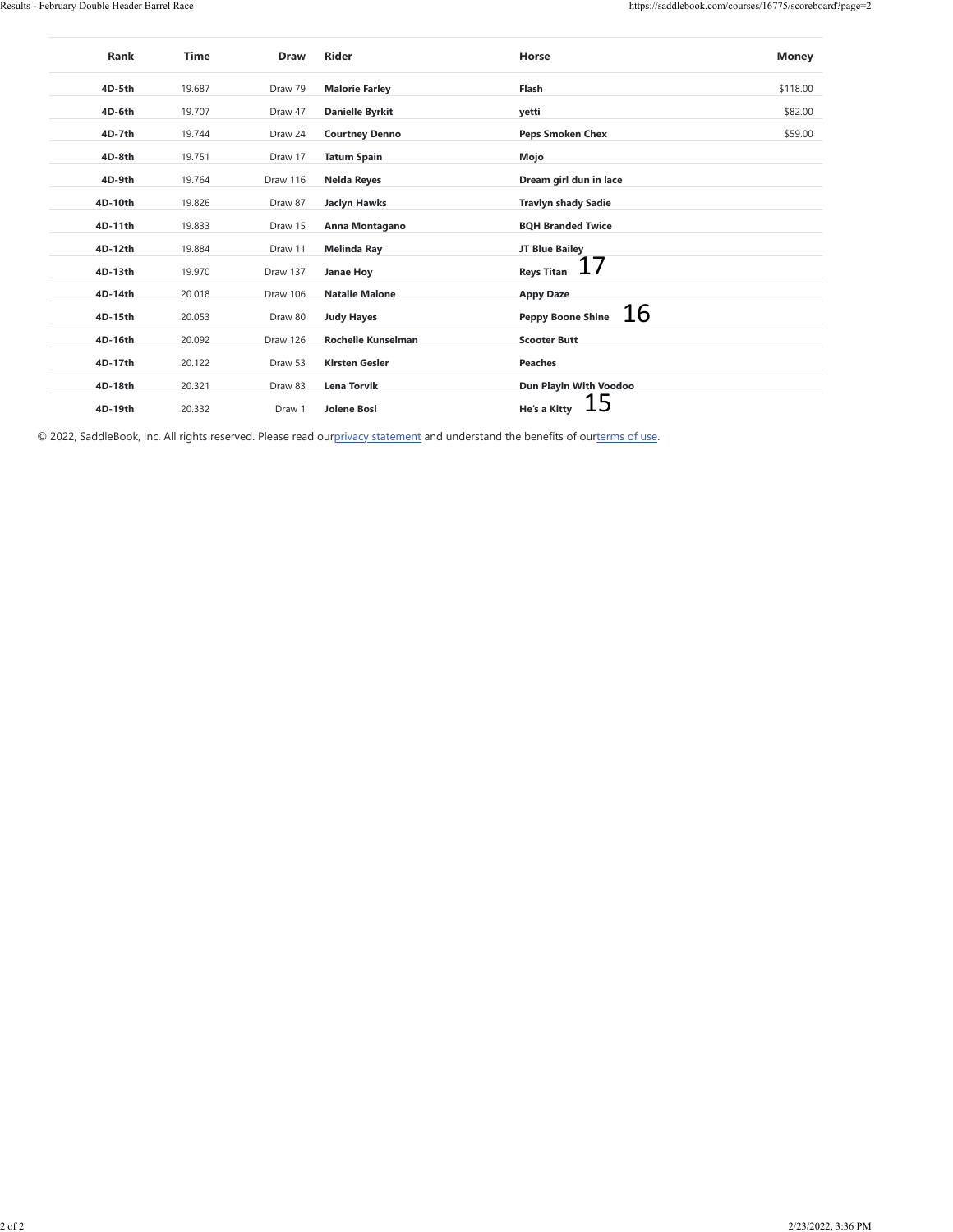# 201 - Race #1 Open 4D \$500 Added Barrel Race *Open*

### Sweetheart Double Header Barrel Race *Feb 12, 2022*

[Projected 4D Payout >](https://saddlebook.com/courses/16775/scoreboard?page=3#payout-projection-16775)

#### **Run 140 of 140**

| Rank             | <b>Time</b> | <b>Draw</b> | <b>Rider</b>                                 | Horse                         | <b>Money</b> |
|------------------|-------------|-------------|----------------------------------------------|-------------------------------|--------------|
| 4D 19.527 to end |             |             |                                              |                               |              |
|                  |             |             | Race #1 Open 4D \$500 Added Barrel Race Open |                               |              |
| 4D-20th          | 20.474      | Draw 5      | <b>Sydnee Sarver</b>                         | <b>CNDR Freckles Lena</b>     |              |
| 4D-21st          | 20.476      | Draw 31     | <b>Melissa Plenge</b>                        | Persnickitty $14$             |              |
| 4D-22nd          | 20.486      | Draw 65     | Alyssa Perino                                | <b>Pistol Annie</b>           |              |
| 4D-23rd          | 20.519      | Draw 74     | <b>Joyce Williams</b>                        | 13<br><b>Spudtacular King</b> |              |
| 4D-24th          | 20.540      | Draw 42     | <b>Paisley Dornan</b>                        | 12<br><b>Band of Fame</b>     |              |
| 4D-25th          | 20.637      | Draw 94     | <b>Chloe Kent</b>                            | Cookie                        |              |
| 4D-26th          | 20.862      | Draw 62     | <b>Paisley Solferino</b>                     | 11<br><b>Stella</b>           |              |
| 4D-27th          | 20.898      | Draw 63     | Lauren Kenyon                                | <b>Whistling Dixie</b>        |              |
| 4D-28th          | 20.974      | Draw 26     | <b>Mckinna Jackson</b>                       | Levi                          |              |
| 4D-29th          | 21.185      | Draw 66     | Samantha Witkowski                           | <b>Six Moons Wrangler</b>     |              |
| 4D-30th          | 21.620      | Draw 57     | <b>Dona Reynolds</b>                         | <b>Hey Golly Miss Molley</b>  |              |
| 4D-31st          | 21.861      | Draw 111    | <b>Ladonna Hales</b>                         | <b>Gangsters Annie chick</b>  |              |
| 4D-32nd          | 22.028      | Draw 70     | <b>Jolene Bosl</b>                           | MRQH SPECIAL BEDUINO $\,10\,$ |              |
| 4D-33rd          | 22.041      | Draw 131    | <b>RAECHEL CRITES</b>                        | <b>Jack Daniels</b>           |              |
| 4D-34th          | 22.095      | Draw 121    | <b>Bea Lefanto</b>                           | Lenard                        |              |
| 4D-35th          | 22.096      | Draw 45     | <b>Danielle Burnett</b>                      | <b>Boons Detonator</b>        |              |
| 4D-36th          | 22.928      | Draw 104    | <b>MORGAN GREEN</b>                          | <b>Jane Doe</b>               |              |
| 4D-37th          | 23.433      | Draw 19     | Victoria O'Barr                              | ID Whiskey Girl $8$           |              |